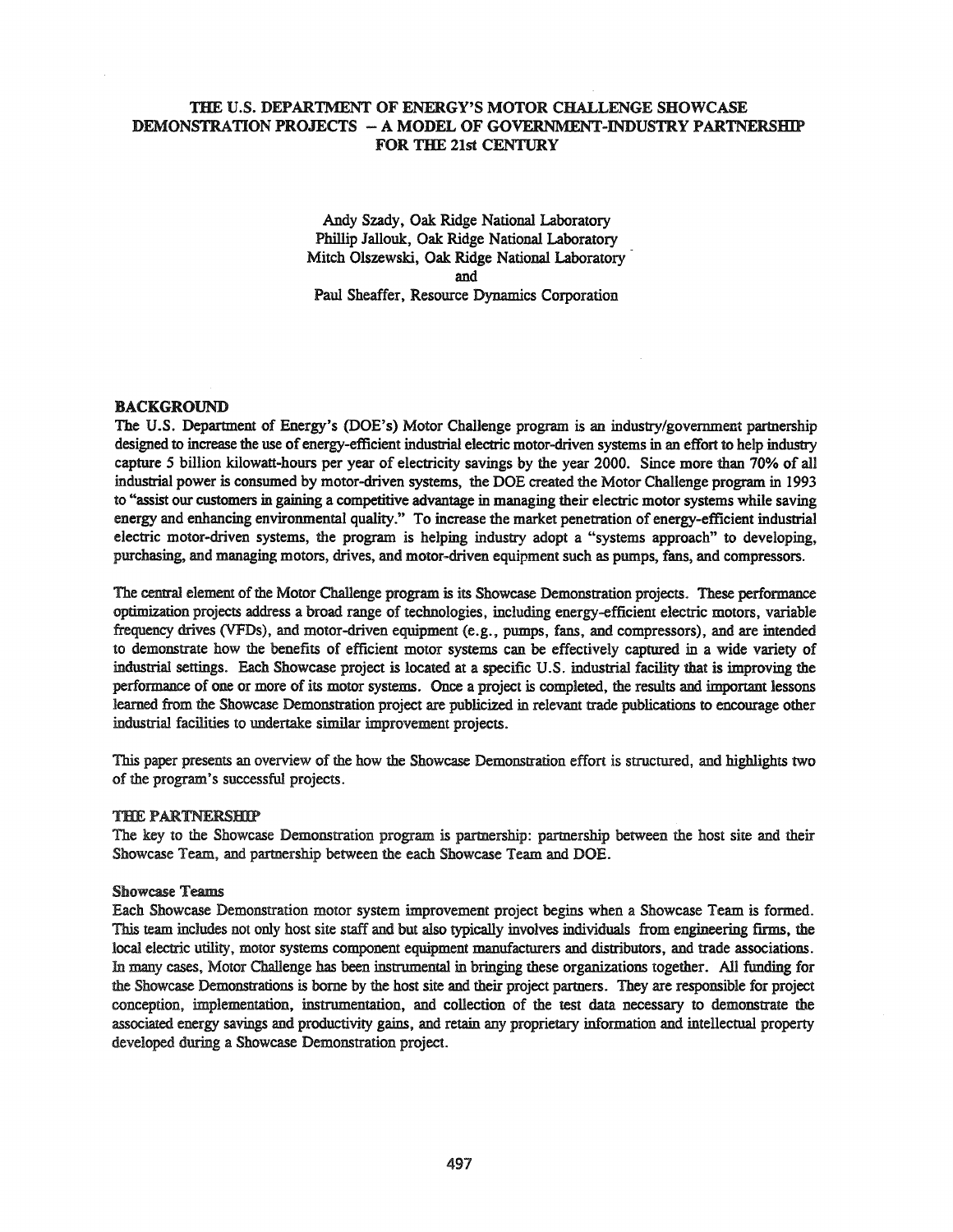### DOE's Contribution

DOE, on the other hand, the provides the Showcase Teams with four types of support:

Technical Support and Performance Validation - DOE provides a Independent Performance Validation (IPV) team of consulting engineers which advise the project teams on technical matters and performance validation issues such as: testing procedures, instrumentation techniques, test plan development, and data acquisition. The IPV teams do not witness the actual test data collection, but independently analyze the data supplied by the host site to prepare an IPV report. The IPV ensures that the energy and economic performance of the projects is properly measured, calculated, and documented in an unbiased way. The IPV function is carried out by the Oak Ridge National Laboratory and an engineering consulting firrl.

Tools and Best Practice Development - DOE supports the development of design-decision tools, best practices, and guidelines on various electric motor systems applications. Key tools developed include Motor Master Plus software and a series of training modules on motor systems management issues.

Case Study Documentation and Dissemination - Based on the IPV report, DOE prepares a 4-page case study which documents the case history of each Showcase Demonstration project. Each completed Showcase Demonstration Project is then publicized by DOE by means such as working with editors of the appropriate trade journals, through Motor Challenge newsletters, and at trade shows. By making other companies in the U.S. aware of the success of the technologies and techniques demonstrated in the Showcase projects, DOE is encouraging them to improve the performance of their electric motor systems. In addition, this publicity provides the organizations involved in the Showcase effort with national recognition for their efforts.

Showcase Demonstration Workshops - DOE sponsors special Showcase Demonstration Workshops in order to provide team members with a forum for exchanging information; discussing implementation challenges, opportunities, and lessons learned; and learning about new tools and best practices being developed by DOE researchers.

### THE PROJECTS

Since 1994 approximately 25 projects have been selected by DOE as Showcase Demonstrations Projects. The project encompass a wide variety of industries and motor systems and are currently in various states of completion. Two recently completed projects, Alumax (an aluminum refiner) and the City of Milford, Connecticut, serve to illustrate the successful partnerships between the host organizations, their Showcase Teams, and DOE's lPV team, as well as the important energy, economic, and environmental benefits achieved by each organization.

### ALUMAX

Alumax Inc. is the third largest producer of aluminum in the United States and has more than 100 plants in seven different countries. Their Mount Holly plant, located in Berkeley County, South Carolina, processes alumina (aluminum oxide) into custom alloyed ingots and billets for fabrication into consumer products, employs 625 people and produces 200,000 tons of aluminum annually. One of Alumax's four reduction plants, the Mount Holly plant consumes 300 megawatts of electricity continuously at a cost of \$1.7 million per week. With electricity consumption levels of 6.1 kilowatt hours (kWh) per pound of aluminum produced, compared to an industry average of 8 kWh, the Mount Holly plant is extremely energy efficient.

#### Project Overview

Despite the plant's relative energy efficiency, plant engineers believed there was on opportunity to improve the energy efficiency of the plant's four pot line dust collection systems. To assist them in identifying and implementing the most energy-efficient and economical dust collection method available, Alumax formed a Showcase Demonstration Team with the engineering with the engineering consulting firm of Jacobs-Sirrine Engineers.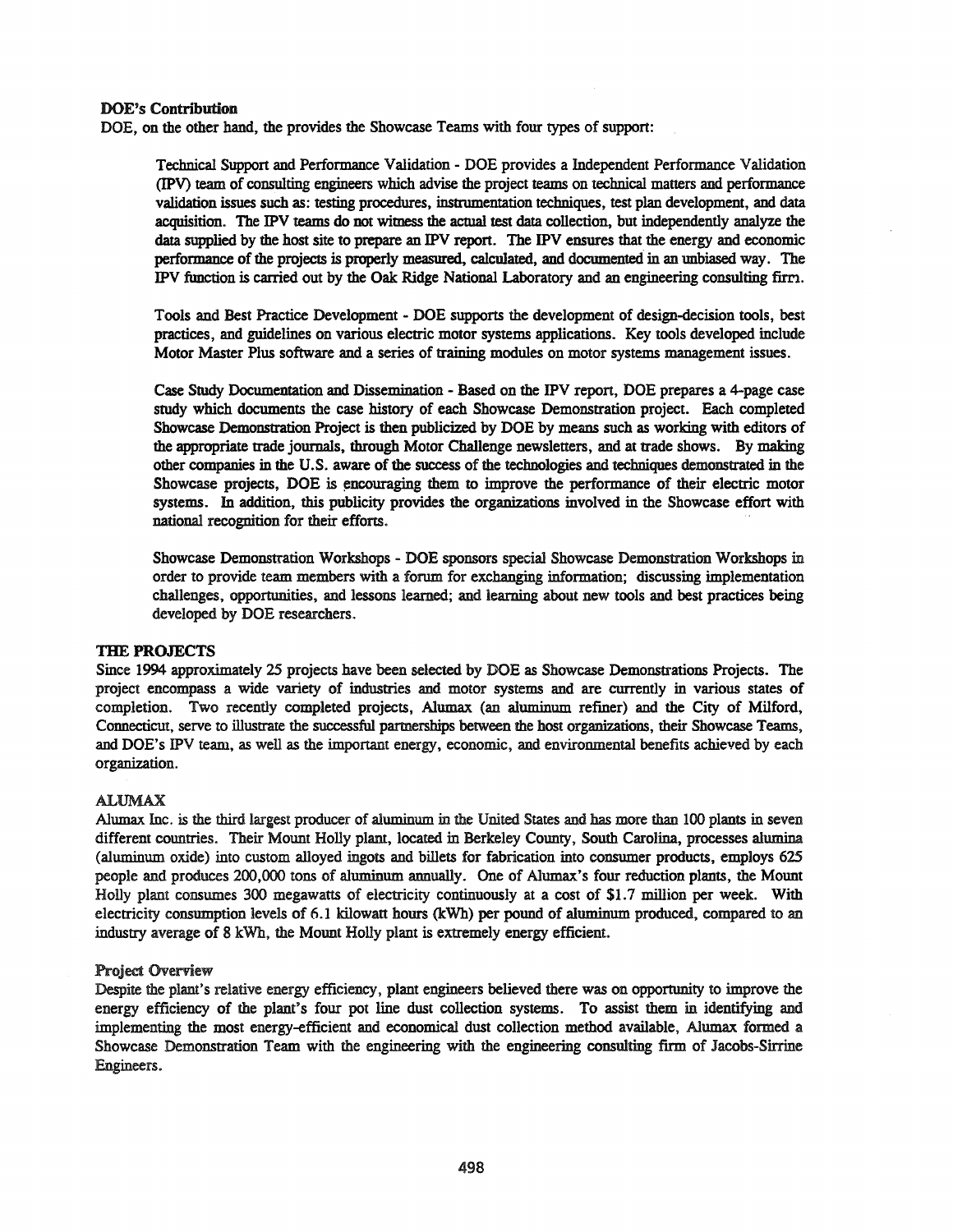# The Old System

Reduction of alumina to aluminum occurs in pots of molten cryolite (sodium aluminum fluoride) when a high dc voltage is applied to the bath. Pot line fans are responsible for the removal of dust and other airborne impurities generated during this reduction process. The Mount Holly plant has 360 pots, equally divided into 8 pot lines. Each of the four pot line dust collection systems collects dust from a pair of pot lines. Main headers are connected to individual ducts coming from each pot and direct the dust-laden air through a dry scrubber (baghouse). Once leaving the baghouse, the ducts each split into four individual ducts, channeling the air into four fans, which then deliver the air to a stack for emission. Each of the four dust collection systems has four fans (for a total of 16 fans) and each system has its own stack.

In the original pot line dust collection system, a total of 360,000 cfm was produced by the four fans operating with variable inlet vane (VIV) control. After years of experience, staff engineers found they could partially close the VIVs and operate the system at 325,000 cfm, which resulted in improved bag life. However, as a result of closing the VIVs, the fans operated at an efficiency of only 68 percent, despite the fact that the fans' design point efficiency rating was 87 percent.

# Project Implementation

To identify the most economic and energy-efficient system, the Showcase Team measured a variety of performance criteria including fan speed, air temperature, air flow, static pressure, and fan motor power consumption. This data was used to compare four different operating scenarios: (1) operate with four fans using VIV control; (2) operate with three fans using VIV control; (3) operate four fans using variable frequency drive (VFD) control; and (4) operate three fans using VFD control.

After comparing all four methods of operation, the three-fan VIV system proved to be the most efficient and cost-effective. Based on a power consumption cost of \$O.031/kWh and the total kW demand of each system, the \$786,981 total annual cost of the three-fan VIV system was the lowest of the four systems. The four-fan VFD system was the second least expensive at \$806,058; followed by the four-fan VIV (original) system (\$890,717) and the three-fan VFD(\$898,970).

The three-fan VIV system was the most efficient of the four systems tested because the VIVs were open wider and resulted in less pressure loss through the VIVs, resulting in a "wire-to-air" efficiency level of 84 percent; significantly higher than the 68 percent offered by the four-fan VIV system. Because airflow must be split between the ductwork to three fans (rather than four), the three-fan system had higher velocities in the ducts and a marginally higher pressure drop. With more air flow being handled by each fan, the power consumption of each fan was higher in the three-fan VIV scenario. However, because only three fans were operating, the total power consumption of this system was less than in the four-fan VIV mode. The VFD systems were not optimum solutions because they resulted in the fans operating farther away from their best efficiency points, and because of the inefficiencies inherent in the VFDs themselves.

### **Results**

Based on the systems analysis results, Alumax decided to implement the three-fan VIV control method. This method provided Alumax with \$103,736 of gross and net savings, as there were no capital costs. Payback was immediate. The resulting demand reduction of 382 kW translated into annual energy savings of approximately 3,350,000 kWh, nearly 12 percent less than the original system. Turning off one of the four fans and changing the VIV controller set points to maintain the required airflow while operating with three fans were the only activities needed to make the transition from the four-fan VIV system.

In addition to the economic and energy-saving benefits, the plant also benefitted from:

- Spare fans, since the fourth fan in each system is no longer used in day-to-day operations;
- Reduced maintenance requirements such as bearing lubrication, bearing failure, balancing, and fan control repairs;
- Reduced noise levels as only three fans now operate; and
- Increased fan control accuracy because there is one less fan operating and the VIVs are more fully open than in the base case.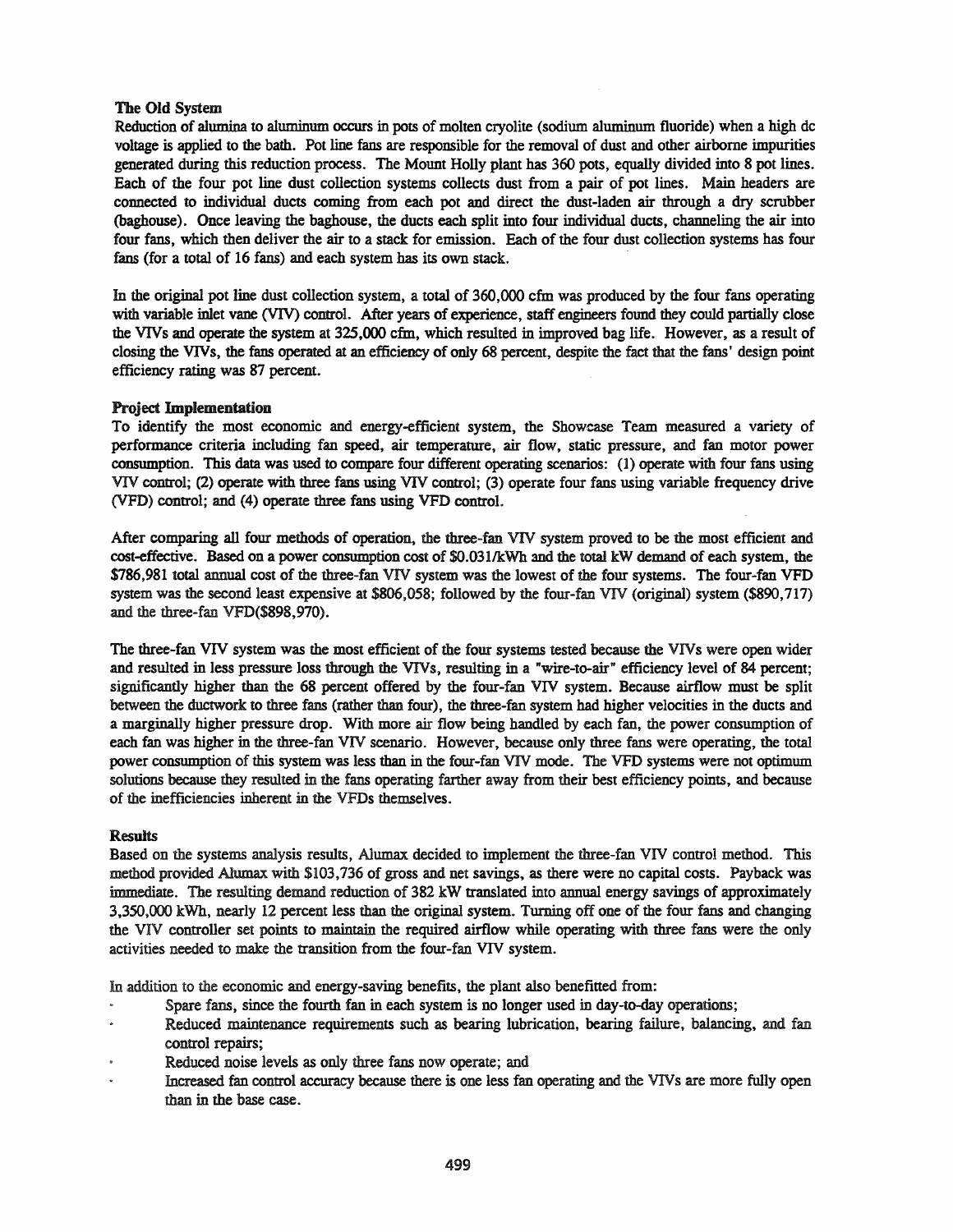#### Lessons Learned

The project also demonstrates that VFD operation is not always the most energy-efficient solution. VIVs are typically efficient in the upper range of operation (where the three-fan VIV mode operated in this case). Fans operating closest to their best efficiency point (BEP) maintain the highest efficiency ratings. Therefore. matching the system demand to the appropriate fan can be more critical to the fan's performance than the type of control system used. In this case, recognizing that the three-fan VIV system operated the fans closest to their BEPs saved the time and cost associated with installing VFD control systems. In addition, this project demonstrates that. through thorough systems analysis. significant energy and cost savings can often be achieved with little or no capital outlay.

#### THE CITY **OF MILFORD**

The City of Milford. located just south of New Haven. Connecticut. serves more than 48.000 people with 37 sewage stations that transport more than 7 million gallons of raw sewage each year to one of two city sewage treatment plants. In order to reduce energy consumption at their Welches Point sewage lift station, the city formed a Showcase Demonstration project team with ITI Flygt Corporation (the pump manufacturer that provided the pump used in the project) and the United Illuminating Company (the local electric utility), which provided electric metering services.

#### Project Overview

A medium-sized sewage station built in 1963. the Welches Point pump station delivers approximately 750 million gallons of raw sewage per year to a local treatment plant and consumes an estimated 240,000 kWh of electricity annually. The system operates with three identical 75-hp pumps which are vertically mounted 40 feet below ground level and are driven by motors positioned directly above each pump at ground level. Each pump is equipped with a 35-foot floating line shaft that pumps raw sewage to a common header which gradually steps up to ground level. From the common header, the sewage flows through the gravity feed header (shared by several sewage stations) to the main treatment plant.

#### Project Implementation - The Systems Approach

To determine whether or not energy savings could be realized at the lift station. team engineers developed a test plan based upon the systems approach  $-$  a method of increasing the efficiency of an electric motor system by focusing on total system performance rather than individual elements and ftmctions. After performing an analysis of the overall performance of the station's pumping system (volume flow, operating times. and energy use of the pumps). the project team concluded that reducing pump capacity could achieve significant energy savings.

#### The Old System

The old system was designed to operate with only one pump under normal conditions. One of the pumps begins operating when the water level reaches a set high-water level and remains on until the water drop:: to a designated low-water level. During periods with very heavy inflow rates. two pumps operate simultaneously. A third pump functions as a back-up pump, operating if another pump is damaged or in repair. Each pump rarely operates for more than 15 minutes during each cycle.

The sewage station was designed to handle peak inflow of 3,000 gallons per minute (gpm). The average inflow rate of sewage is 1.700 gpm. Average flow rates from the station to the local treatment plant were estimated at 3.350 gpm during normal conditions and 4.250 gpm when two pumps operate. Each year. the old system consumed approximately 212,064 kWh of electricity to handle 752 million gallons of sewage. Overall system efficiency was rated at 73 percent.

#### Alternatives Considered

Several alternatives to improve sewage station efficiency were considered. All centered around finding a way to pump the water out of the sump more slowly. which would reduce dynamic head loss, friction in the piping system, and energy consumption. To reduce the outflow rate, engineers considered installing variable frequency drives (VFDs) on each of the pumps to allow for variable speed control. VFDs can save energy in applications involving fast or frequent changes in flow rates. However, because the sump acted as a buffer in this application. the outflow rate did not need to be changed frequently. so VFDs were not the answer. In addition, VFDs are